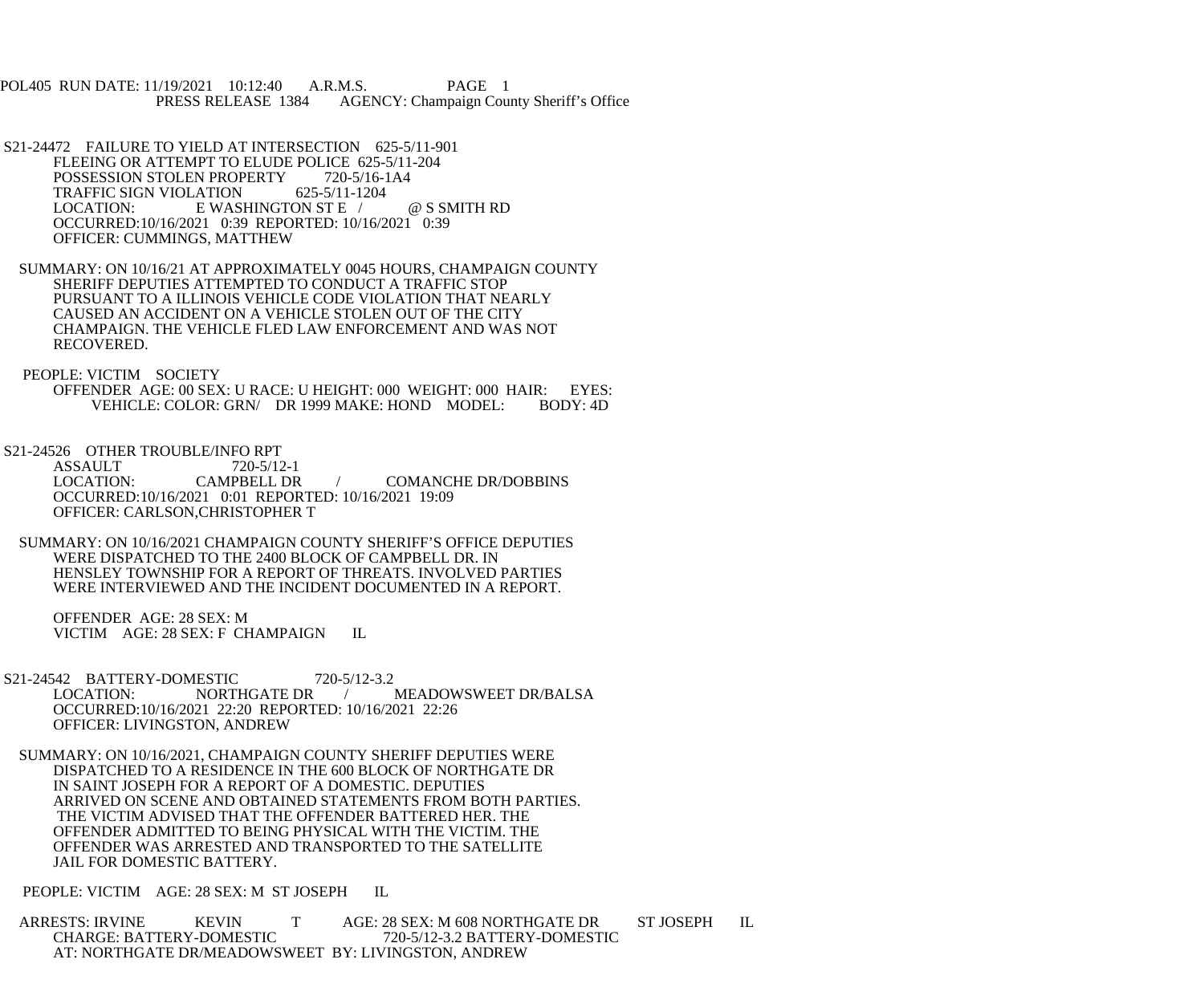POL405 RUN DATE: 11/19/2021 10:12:40 A.R.M.S. PAGE 2 PRESS RELEASE 1384 AGENCY: Champaign County Sheriff's Office

S21-24568 CRIMINAL DAMAGE TO PROPERTY 720-5/21-1<br>LOCATION: MICHELLE LN / DALE III DALE III LN/TONI LN OCCURRED:10/17/2021 5:00 REPORTED: 10/17/2021 10:43 OFFICER: JAMES, ALEXANDER

 SUMMARY: ON 10/17/21 AT APPROXIMATELY 1051 HOURS, I WAS DISPATCHED TO AN ADDRESS IN URBANA TOWNSHIP FOR A REPORT OF A CRIMINAL DAMAGE TO PROPERTY. AFTER INITIAL INVESTIGATION, IT WAS DISCOVERED THAN AN UNCONFIRMED SUBJECT HAD BROKEN TWO CAR WINDOWS AND A SINGLE RESIDENTIAL WINDOW IN THE EARLY MORNING HOURS.

PROPERTY: DAMAGED 2 WINDOW

DAMAGED 1 WINDOW

 OFFENDER SEX: RACE: HEIGHT: 000 WEIGHT: 000 HAIR: EYES: VICTIM AGE: 24 SEX: F URBANA IL

S21-24569 CRIMINAL DAMAGE TO PROPERTY 720-5/21-1<br>LOCATION: MARKET ST S / W BROA / W BROADWAY ST/W MAIN OCCURRED:10/16/2021 17:00 REPORTED: 10/17/2021 10:56 OFFICER: FROMM, DANIEL

 SUMMARY: ON 10/17/21, CHAMPAIGN COUNTY SHERIFF'S DEPUTIES WERE DISPATCHED TO A RESIDENCE IN OGDEN FOR REPORT OF CRIMINAL DAMAGE. DEPUTIES ARRIVED AND INVESTIGATED THE INCIDENT. DUE TO CONFLICTING STATEMENTS AND LIMITED EVIDENCE, NO ARRESTS WERE MADE.

PROPERTY: DAMAGED 1 AUTO COLOR: GRY/GRY 2007 MAKE: CHEV MODEL: MAL BODY: 4D LIC#: IL 7442959

 OFFENDER AGE: 34 SEX: F VICTIM AGE: 33 SEX: F ROYAL IL

S21-24573 CRIMINAL DAMAGE TO PROPERTY 720-5/21-1 LOCATION: TONI LN / MICHELLE LN/DALE III OCCURRED:10/16/2021 23:00 REPORTED: 10/17/2021 12:07 OFFICER: JAMES, ALEXANDER

 SUMMARY: ON 10/17/21 AT APPROXIMATELY 1215 HOURS, CHAMPAIGN COUNTY DEPUTIES WERE DISPATCHED TO AN ADDRESS IN URBANA TOWNSHIP FOR A CRIMINAL DAMAGE TO PROPERTY. AFTER INVESTIGATION, IT WAS DISCOVERED THAT MULTIPLE TIRES WERE SLASHED ON A VEHICLE WHILE IT WAS PARKED IN A RESIDENTIAL DRIVEWAY. A POSSIBLE SUSPECT WAS INTERVIEWED, NO ARREST WAS MADE.

PROPERTY: DAMAGED 3 TIRE

OFFENDER SEX: RACE: HEIGHT: 000 WEIGHT: 000 HAIR: EYES: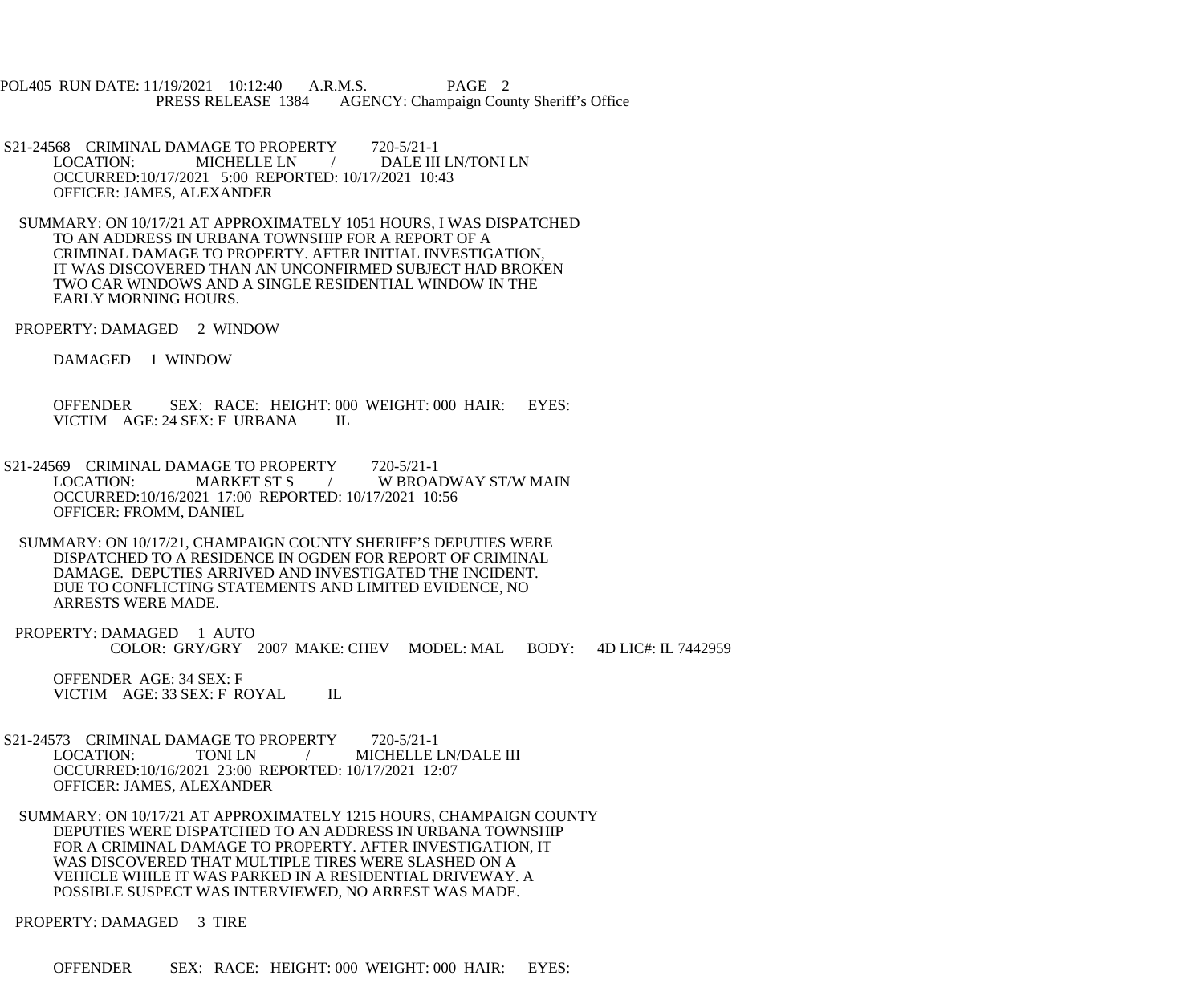POL405 RUN DATE: 11/19/2021 10:12:40 A.R.M.S. PAGE 3<br>PRESS RELEASE 1384 AGENCY: Champaign Cou AGENCY: Champaign County Sheriff's Office VICTIM AGE: 35 SEX: M URBANA IL

S21-24641 THEFT-IDENTITY 720-5/16-30(A) FORGERY 720-5/17-3<br>LOCATION: PIATT ST LOCATION: PIATT ST / RANDOLPH ST/WINNEBAG OCCURRED:10/12/2021 16:32 REPORTED: 10/18/2021 9:50 OFFICER: BIALESCHKI, DOUG

- SUMMARY: R/P CALLED TO REPORT UNKNOWN PERSON BEING ABLE TO WITHDRAW \$6,500 FROM HER CHECKING ACCOUNT AT A BANK BRANCH IN ST CHARLES, MISSOURI.
- PROPERTY: STOLEN 1 CURRENCY-NOT CHECKS/BOND

OFFENDER SEX: RACE: HEIGHT: 000 WEIGHT: 000 HAIR: EYES:<br>VICTIM FIRST MID BANK AND TRUST ST CHARLES MO VICTIM FIRST MID BANK AND TRUST<br>VICTIM AGE: 67 SEX: F MAHOMET IL VICTIM AGE: 67 SEX: F MAHOMET

- S21-24653 THEFT-IDENTITY 720-5/16-30(A) LOCATION: 00 BLOCK OF COUNTY RD. 2100N OGDEN TOWNSHIP OCCURRED:10/10/2021 0:00 REPORTED: 10/18/2021 11:33 OFFICER: REIFSTECK, JONATHAN
- SUMMARY: THE VICTIM'S ONLINE CREDIT REPORT INDICATED SOMEONE HAD COMPROMISED HIS SOCIAL SECURITY NUMBER. THE VICTIM REQUESTED I DOCUMENT THE INCIDENT.
- PROPERTY: NONE NONE (USE "1")

OFFENDER SEX: RACE: HEIGHT: 000 WEIGHT: 000 HAIR: EYES:<br>VICTIM AGE: 47 SEX: M OGDEN IL VICTIM AGE: 47 SEX: M OGDEN

S21-24680 THEFT \$500 AND UNDER 720-5/16-1<br>LOCATION: 1800E / 900N/1000N LOCATION: 1800E OCCURRED:10/18/2021 16:00 REPORTED: 10/18/2021 16:24 OFFICER: REIFSTECK, BRANDON

- SUMMARY: VICTIM ACCUSES EX-BOYFRIEND OF STEALING HER WALLET. EX- BOYFRIEND DENIES HAVING WALLET.
- PROPERTY: STOLEN 1 CURRENCY-NOT CHECKS/BOND
	- STOLEN 1 CREDIT/DEBIT/GAS CARDS
	- STOLEN 1 CREDIT/DEBIT/GAS CARDS
	- STOLEN 1 IDENTIFICATION ITEMS
	- STOLEN 1 PURSE OR WALLET

OFFENDER AGE: 46 SEX: M